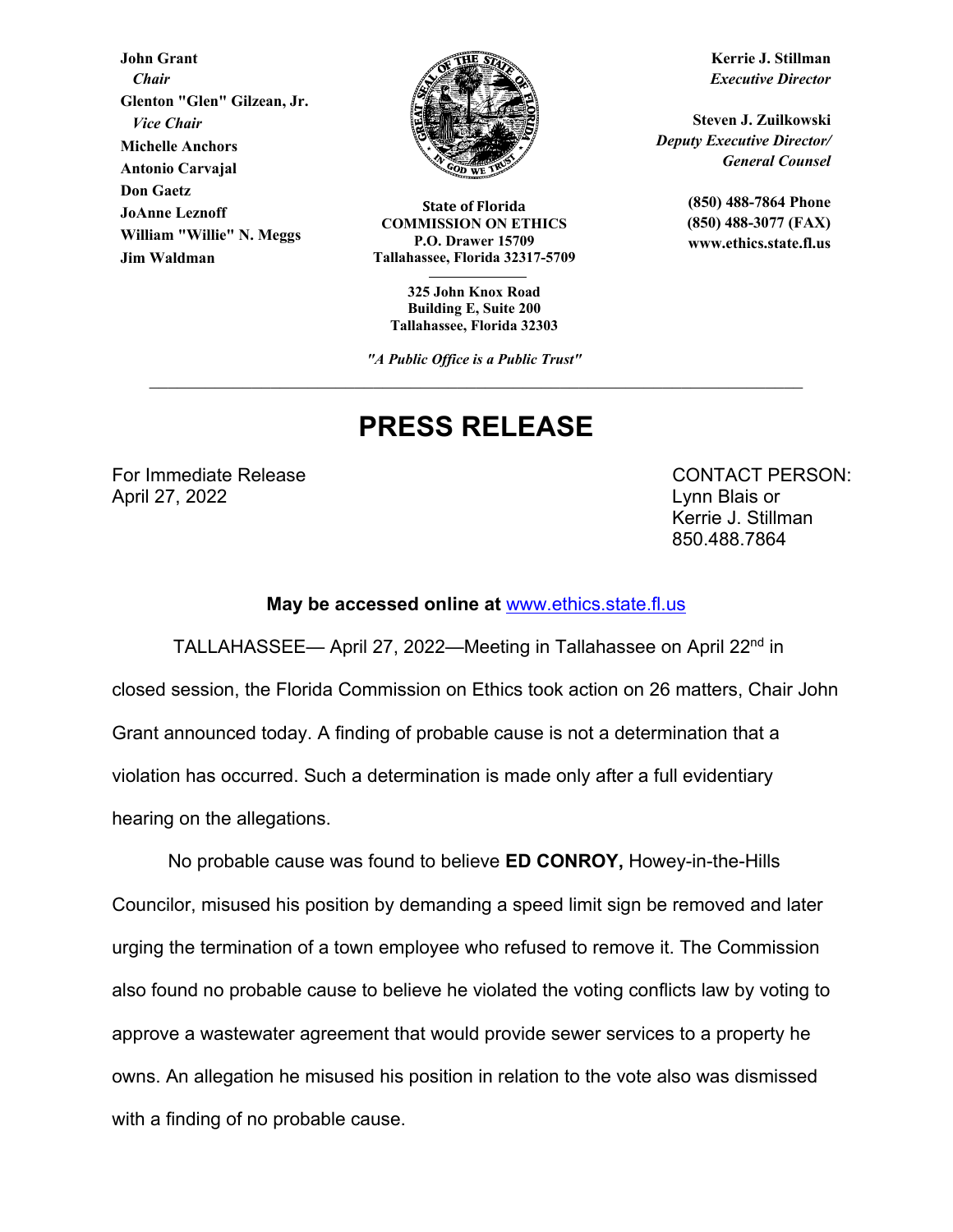The Commission rejected the recommendation of its Advocate and found probable cause to believe Cedar Hammock Fire Control District Commissioner **JOHN STEVENS** misused official resources of his office while campaigning for re-election. The Commission also found probable cause to believe Mr. Stevens misused his position to coerce an employee into supporting his campaign.

The Commission considered a complaint filed against **EDDIE COLE,** Town of Eatonville Mayor. An allegation he misused his position to intervene in a workplace investigation to benefit a friend was dismissed with a finding of no probable cause. An allegation Mr. Cole signed an Eatonville Community Redevelopment Agency check, without board approval and to benefit a friend also was dismissed with a finding of no probable cause.

In a complaint filed against **KARLTON O. JOHNSON**, Principal of Blanche Ely High School in Pompano Beach, the Commission found no probable cause to believe he misused his public position by failing to report alleged inappropriate behavior between a coach and player, in violation of a mandatory reporting requirement.

The Commission found no probable cause to believe Charlotte County Commissioner **JOSEPH TISEO** misused his position to influence zoning and code compliance matters to benefit a family member. In related complaints filed against **DAVID SANTIMAURO**, Charlotte County Code Enforcement Officer, **ANDRES DESCHENES**, Charlotte County Compliance Officer, and **SHAUN CULLINAN**, a Charlotte County Planning and Zoning official, the Commission found no probable cause regarding allegations they misused their position by failing to take action on zoning matters and intentionally overlooking code compliance issues to benefit Mr. Tiseo's family member.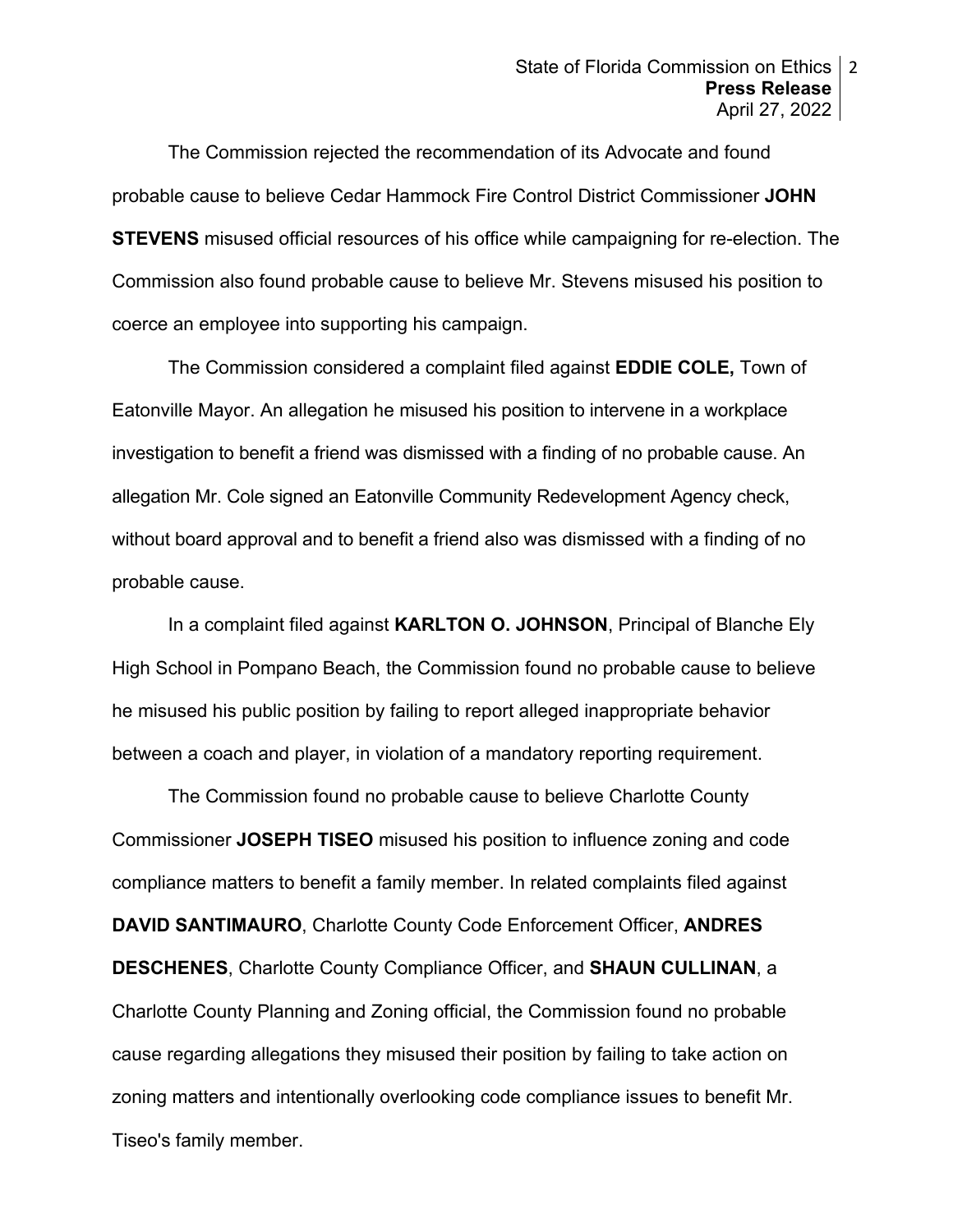The Commission reviewed 18 complaints for legal sufficiency. These reviews are limited to questions of jurisdiction and determinations as to whether the contents of the complaint are adequate to allege a violation of the Code of Ethics or other laws within the Commission's jurisdiction. As no factual investigation precedes the reviews, the Commission's conclusions do not reflect on the accuracy of the allegations made in these complaints. The Commission dismissed the following complaints for lack of legal sufficiency: **TERRY L. RHODES**, Executive Director, Florida Department of Highway Safety and Motor Vehicles; **MICHELLE FLEMING**, Clerk of the Circuit Court, Suwannee County; **DONN STEVE HUTCHINSON**, Road Superintendent, Dixie County; **W.C. MILLS**, County Commissioner, Dixie County; **JAMES MCKNIGHT**, City Manager, City of Cocoa Beach; **DEMETRIUS BROWN**, Police Officer, Cocoa Beach Police Department; **SHIRLEY KNIGHT**, Supervisor of Elections, Gadsden County; two complaints against **KEITH DOWDELL**, City Commissioner, City of Quincy; two complaints against **JANICE SHACKELFORD CLEMONS**, City Clerk, City of Quincy; two complaints against **RONTE HARRIS**, City Commissioner, City of Quincy; **JOEL FOREMAN**, County Attorney, Columbia County; **PATRICIA HARDESTY**, Clerk of the Circuit Court, Seminole County; **REUBEN MARTY**, Deputy Sheriff, Volusia County Sheriff's Office; **TYLER ST. JOHN**, Deputy Sheriff, Volusia County Sheriff's Office; **CAREY LOVE**, Captain of the Diversified Investigative Services Division, Seminole County Sheriff's Office.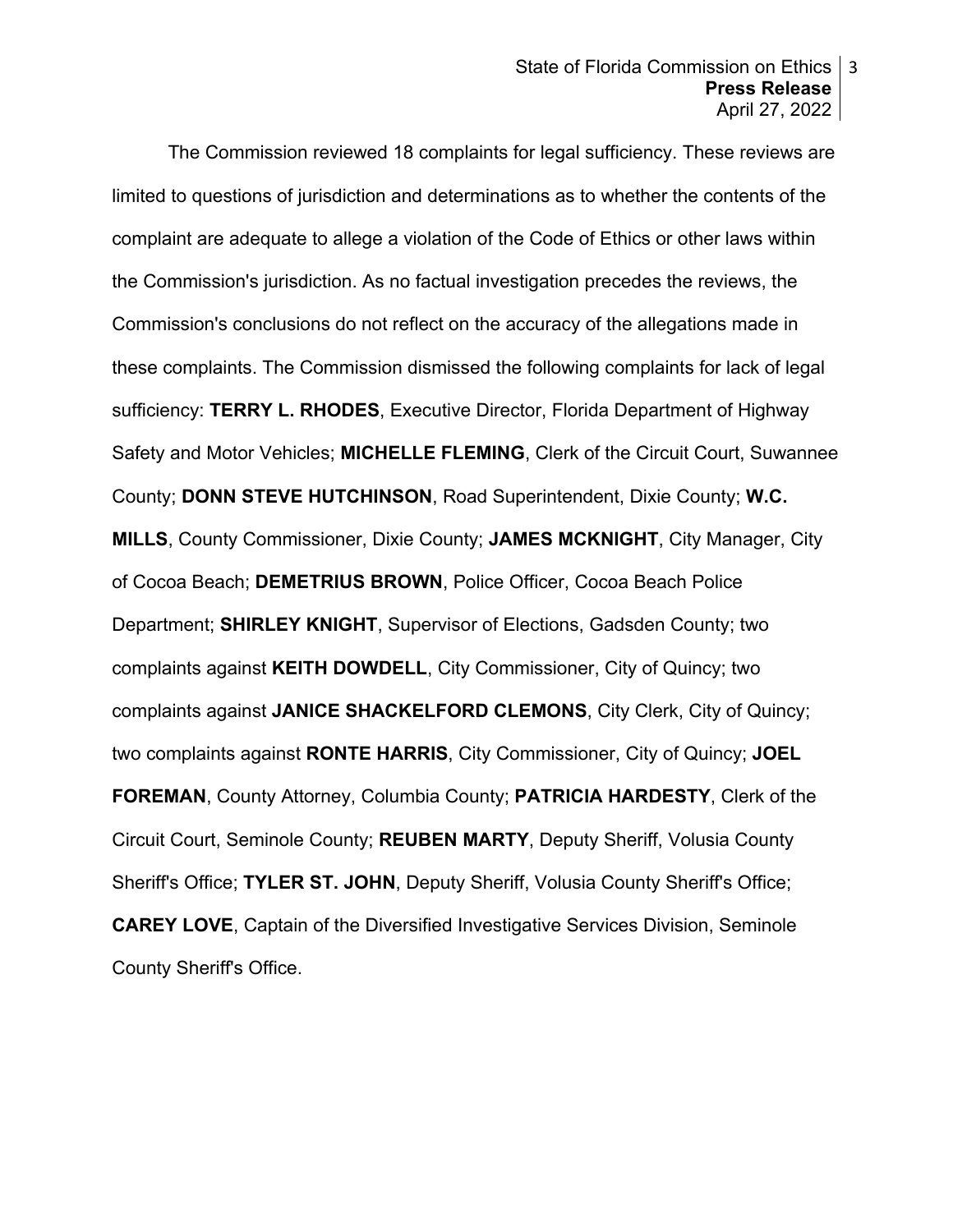## **PUBLIC SESSION**

During its public session meeting, the Commission considered the Recommended Order of an Administrative Law Judge (ALJ) from the Division of Administrative Hearings in a complaint filed against **CARMINE MARCENO,** Sheriff of Lee County. The Commission adopted the Recommended Order finding Mr. Marceno did not violate the Code of Ethics by accepting a prohibited gift valued at more than \$100 from a vendor of his agency or failing to disclose the receipt of a gift that exceeded \$100 in value.

 The Commission adopted a settlement agreement between the Commission Advocate and **DENNIS WARD**, State Attorney for the Sixteenth Judicial Circuit. The agreement, filed prior to a finding of probable cause, finds Mr. Ward violated financial disclosure laws by filing inaccurate 2016, 2017, 2018 and 2019 Form 6 disclosure forms. The Commission recommended a civil penalty of \$2,000 (\$500 per allegation) be imposed by the Governor.

 The Commission voted to grant the Advocate's Motion to Dismiss a statutorily required, self-initiated investigation concerning a willful failure to file a Form 1 Statement of Financial Interests for the years 2018 and 2019 by **CYNTHIA LYNN HOWARD,**  member of the Board of Governors of the Florida Workers' Compensation Joint Underwriting Association**.** The motion was granted on the basis that Ms. Howard resigned from the board in March 2022. Because holding public office or employment is required to maintain jurisdiction under the statute, the Commission no longer possesses jurisdiction in the matter.